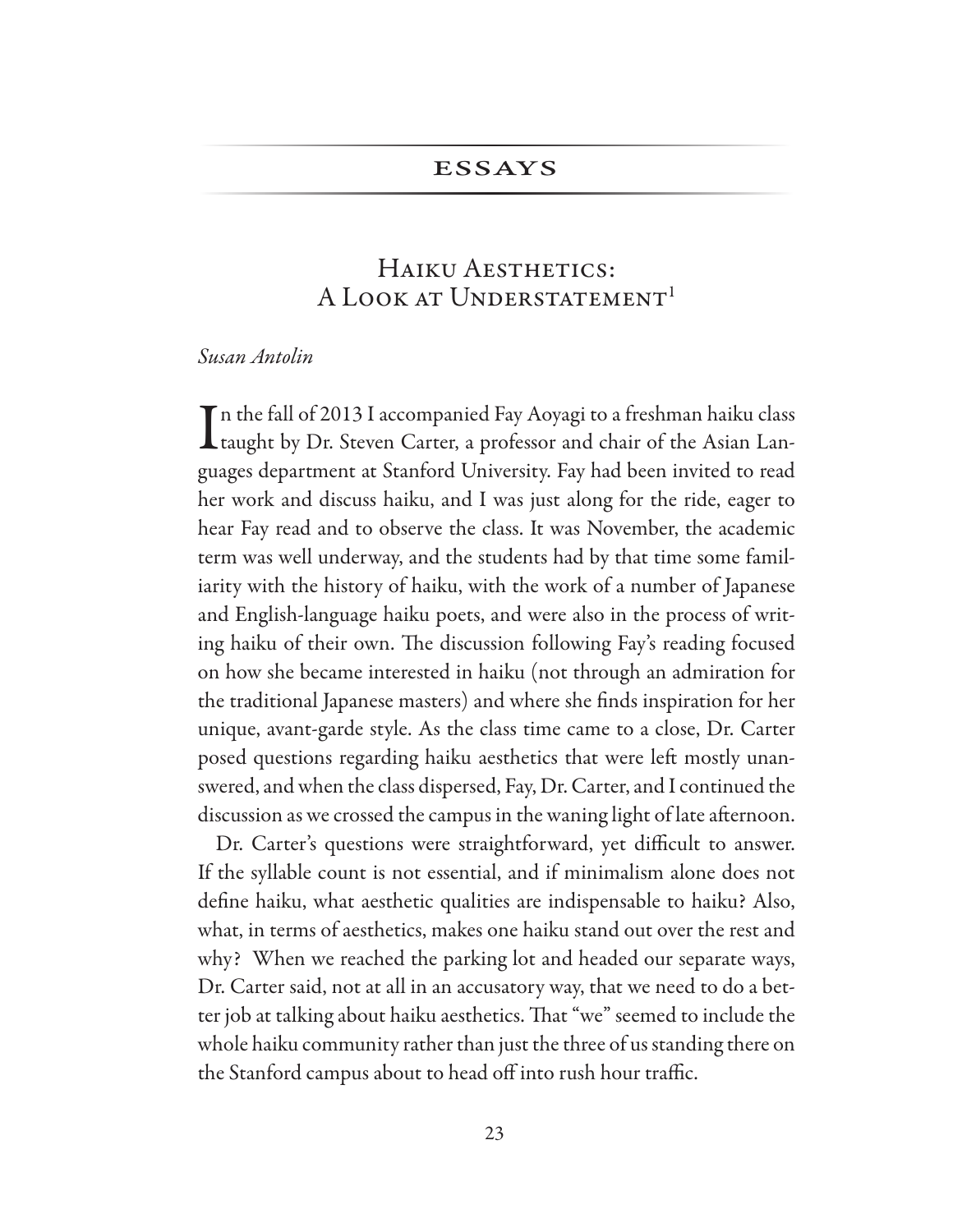Dr. Carter's questions regarding haiku aesthetics remained with me over the next couple of years and were often on my mind, though in a casual way, as I selected poems for *Acorn*, a journal I edit. Early last year, when John Stevenson asked whether I might present something at that year's Haiku North America conference, I thought it might be a good opportunity to challenge myself to consider haiku aesthetics more seriously and see where I stand on the topic.

I began my research where one often begins, with a look at the dictionary. The term 'aesthetics,' it turns out, is not as easy to define as one might guess from the frequency with which it is used in conversation. The Oxford English Dictionary provides several definitions, the most applicable of which seems to be: "the philosophy or theory of taste or of the perception of the beautiful in nature and art." I found a slightly more accessible and useful definition in Donald Richie's book A Tractate on Japanese Aesthetics in which he wrote, "Aesthetics is that branch of philosophy defining beauty and the beautiful, how it can be recognized, ascertained, judged."<sup>2</sup>

As I read further about aesthetics, I was surprised to learn that the whole notion of aesthetics has been plagued with controversy nearly from the outset of its use in the eighteenth century. The very idea that a set of principles exists for evaluating art is not universally accepted.

In his book *Aesthetics*, Charles Taliaferro describes various outlandish examples of performance art and asks, "Can simply calling something 'art' make it art?"<sup>3</sup> To me, this invites the parallel question, can simply calling something "haiku" make it haiku? If the answer is no, then where do aesthetics come into play, if at all?

Over the years much has been written about haiku aesthetics, with scholars telling us that Zen Buddhism is the key to haiku; that Zen is not necessarily tied to haiku; that haiku must come from direct observation; that imagination can play a part; that haiku must have a vertical as well as a horizontal axis; that disjunction is where the true beauty lies; and on and on. Some writers describe haiku aesthetics by explaining the nuances of Japanese aesthetic terminology such as wabi, sabi, makoto, karumi, yugen, mono no aware, etc. However, now that more than fifty years have passed since the Beat Poets popularized haiku in America, we should be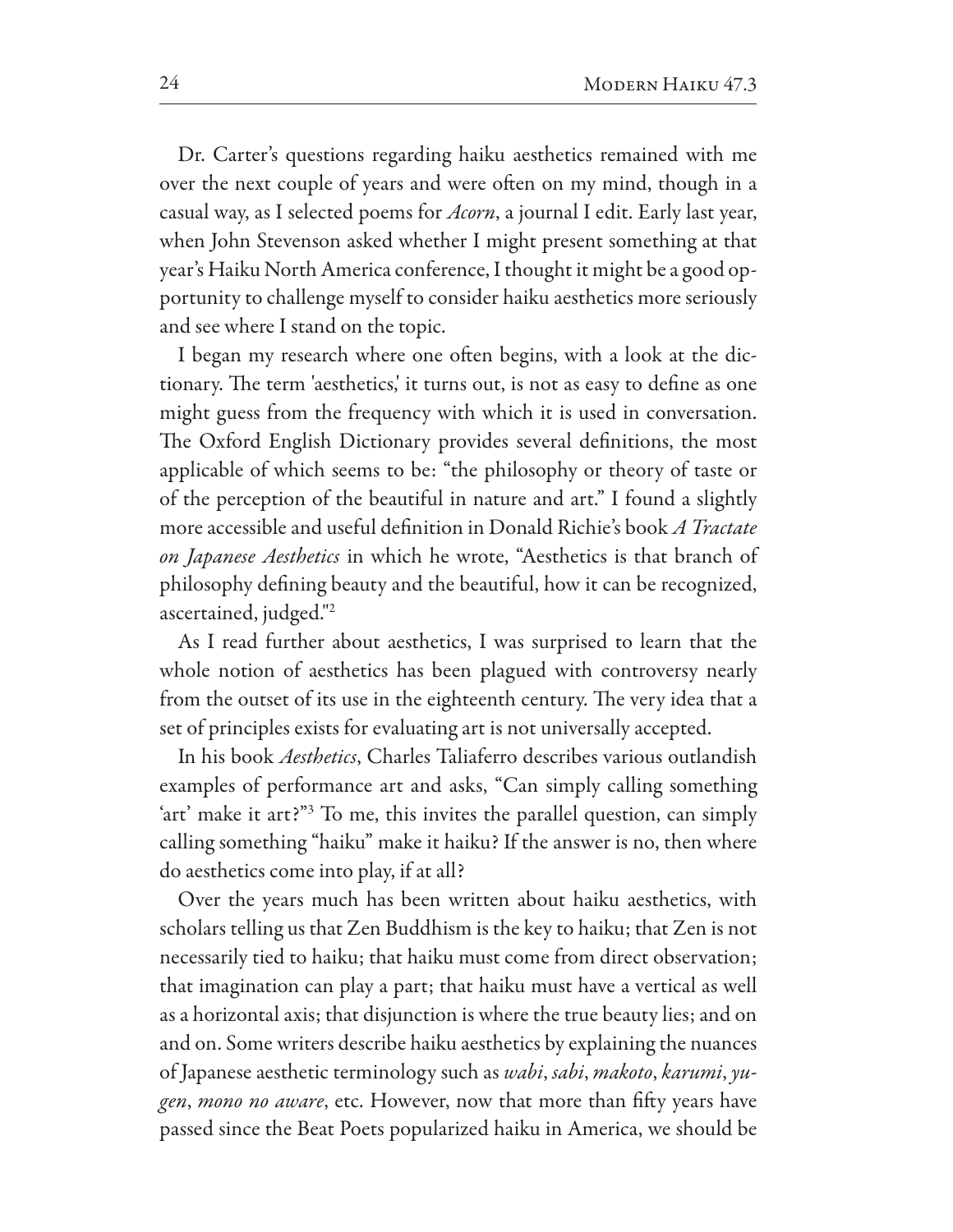at a point where haiku can comfortably find its place in the literary canon outside of Japan. For this to happen, it seems to me that we ought to be able to evaluate and discuss haiku poems in the language we use to write them. Using Japanese vocabulary to discuss haiku aesthetics, while interesting and in some ways useful, has the side effect of furthering the notion of haiku as an exotic art akin to the tea ceremony or flower arranging rather than a respected literary form. This is not to deny that the aesthetics of haiku did originate in Japan, but our ability to discuss those aesthetic principles should not be limited by our familiarity with the nuances of Japanese vocabulary.

As an editor, I read a lot of haiku. I am extremely fortunate to get regular submissions from some of the most experienced and talented poets writing in English today. I am also fortunate to get many submissions from complete novices, and I am often asked to provide feedback on submitted work. Of course, there are many different ways a poem can succeed and many different ways a poem can fail to reach its potential. Sometimes it is useful to focus on the particularities of each poem, suggesting changes in lineation or a word that seems off. Other times it seems more useful to step back and see whether there is a larger, aesthetic quality that is missing. And often there is.

It seems to me a worthwhile exercise for each of us to ask ourselves what aesthetic qualities stand out and feel indispensable to haiku. The exercise itself requires a gross oversimplification, but still I invite you to consider what aesthetic qualities you consider most essential as we look at the sample haiku that follow. Some of the possibilities might include: simplicity, immediacy, non-intellectuality, freshness, sincerity, lightness, spontaneity, effortlessness, compassion, surprise, mystery, open-endedness, reverence, focus, wonder, the beauty of disjunction, or even the thrill of disorientation.

For me, the aesthetic quality that stands out above the rest is *understatement*, by which I mean to include the related ideals of silence, restraint, subtlety, and suggestiveness. Understatement feels essential to haiku, not only to traditional style poems, but even to contemporary and experimental haiku as well. While understatement is an ordinary, easily understood term in English, it seems to me that it captures one of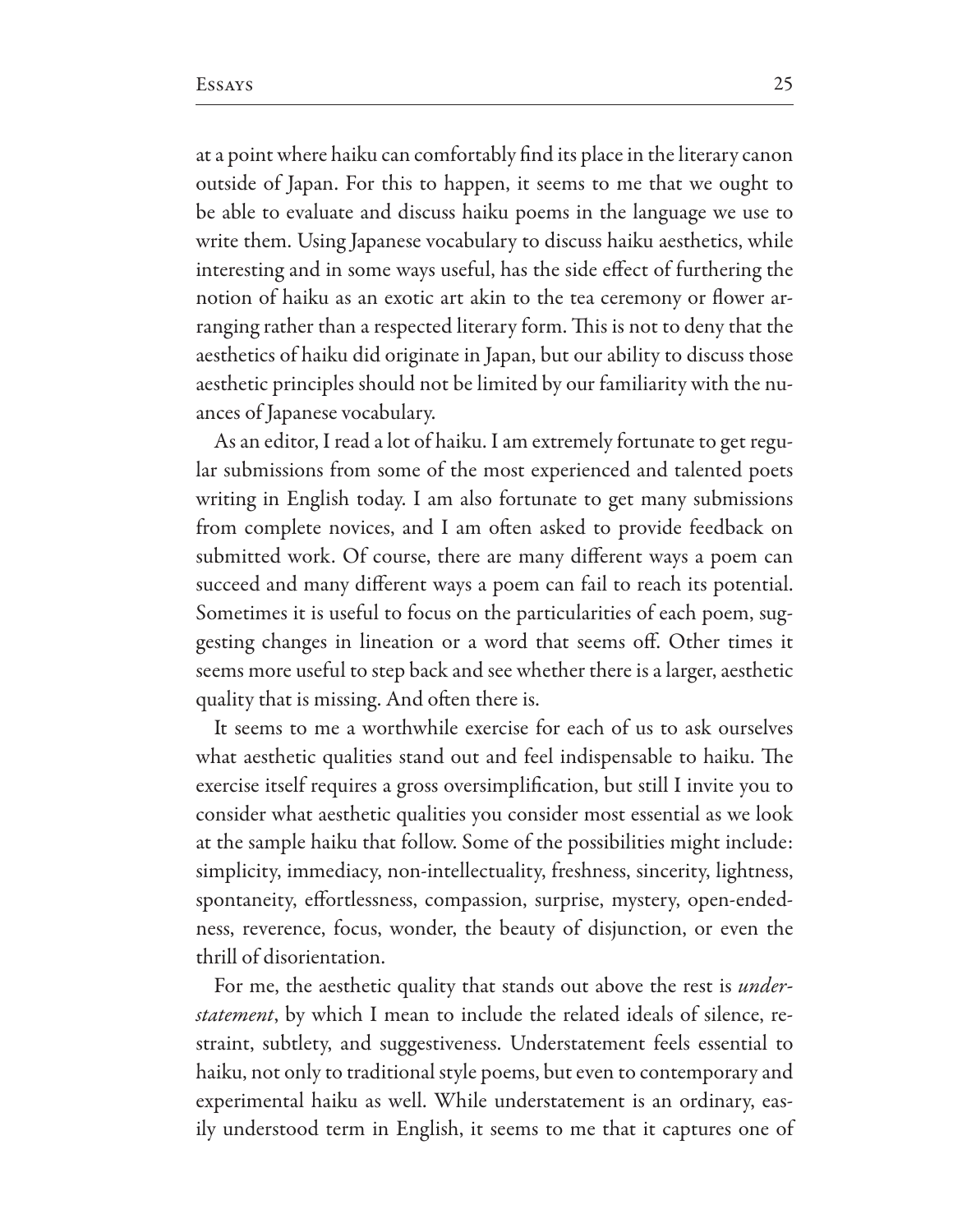the quintessentially Japanese aesthetic ideals. During the years I lived in Japan, I was struck by understatement in the muted colors and elegant patterns of clothing, the use of natural wood in architectural design, the subtle flavors of food, and even everyday communication (in which leaving out the subject of a sentence is perfectly normal). Bashō once said, "The works of other schools of poetry are like colored paintings; my disciples paint with black ink." Now, evaluating what it is that appeals to me in English-language haiku, I find that same quality of understatement to be key.

In a recent interview published in *Frogpond*, the poet Kwame Dawes noted that the poetry establishment does not grant haiku a tremendous amount of respect, which is a concern I have often heard expressed by English-language haiku poets.<sup>4</sup> In light of that, I thought it might be interesting to gather commentary not only from the usual suspects (of haiku scholars) but also from a variety of writers who are firmly within the western poetry and prose establishment to show that the ideal of understatement is not all that exotic and is in fact valued by many outside the haiku community as well.

I'd like to look at some haiku—some traditional and some modern to see various ways in which poets use understatement to create what I believe are excellent poems. In terms of craft, the most fundamental element of traditional haiku is the image. The use of specific images from everyday life is an inherently understated way to create a certain mood or convey some larger feeling. T. S. Eliot wrote that "The only way of expressing emotion in the form of art is by finding an 'objective correlative'; in other words, a set of objects, a situation, a chain of events which shall be the formula of that *particular* emotion; such that when the external facts, which must terminate in sensory experience, are given, the emotion is immediately evoked."<sup>5</sup> William Carlos Williams famously spoke of "no ideas but in things." Haiku fits exactly into this line of thought. With specific imagery and no space for explanation, understatement is nearly inevitable.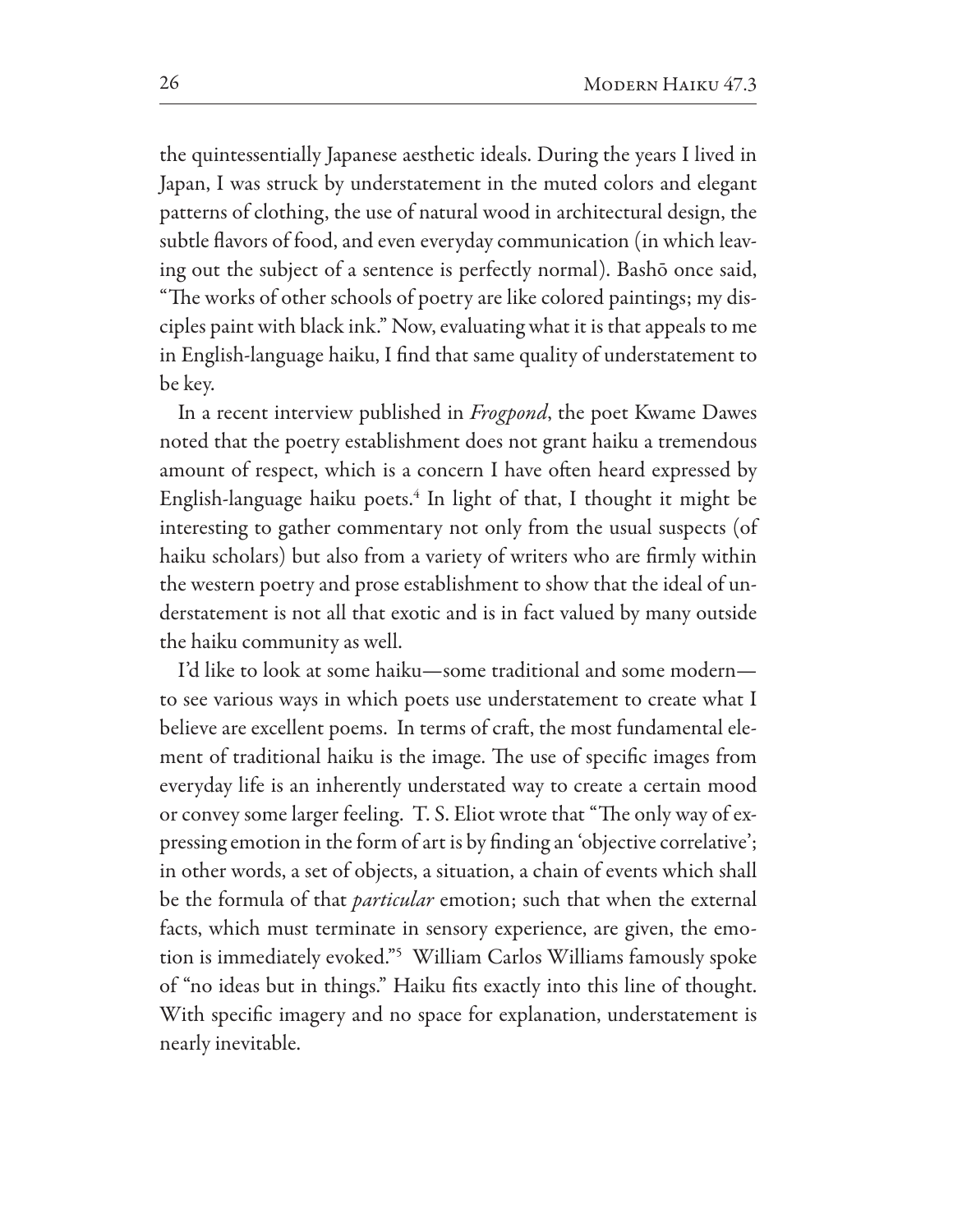| the party over     |
|--------------------|
| a forgotten glass  |
| in the summer rain |
|                    |

Alan Pizzarelli<sup>6</sup>

Dietmar Tauchner<sup>7</sup>

In drawing the reader's attention to the smallest, most insignificant of objects-rusting staples in a telephone pole or a glass left out in the rainthe sense of understatement and restraint is striking. Alan Watts said "... haiku poetry excels in one of the rarest of the artistic virtues, the virtue of knowing when to stop; of knowing when enough has been said."<sup>8</sup> When a haiku gets it just right, we have the sense that one more word might spoil everything.

Many haiku focus on the seemingly ordinary, but big, complicated topics such as love, pregnancy, and end-of-life decisions can also come into play through the effective use of understatement. By focusing, with restraint, on just a small detail, we sense the larger issue just as clearly, and often more powerfully, than had more words been used.

> bearing down on a borrowed pen do not resuscitate

> > Yu Chang<sup>9</sup>

Louise Glück once wrote, "I am attracted to ellipsis, to the unsaid, to suggestion, to eloquent, deliberate silence. The unsaid, for me, exerts great power: often I wish an entire poem could be made in this vocabulary. It is analogous to the unseen for example, to the power of ruins, to works of art either damaged or incomplete. Such works inevitably allude to larger contexts; they haunt because they are not whole, though wholeness is implied .... It seems to me that what is wanted, in art, is to harness the power of the unfinished."<sup>10</sup>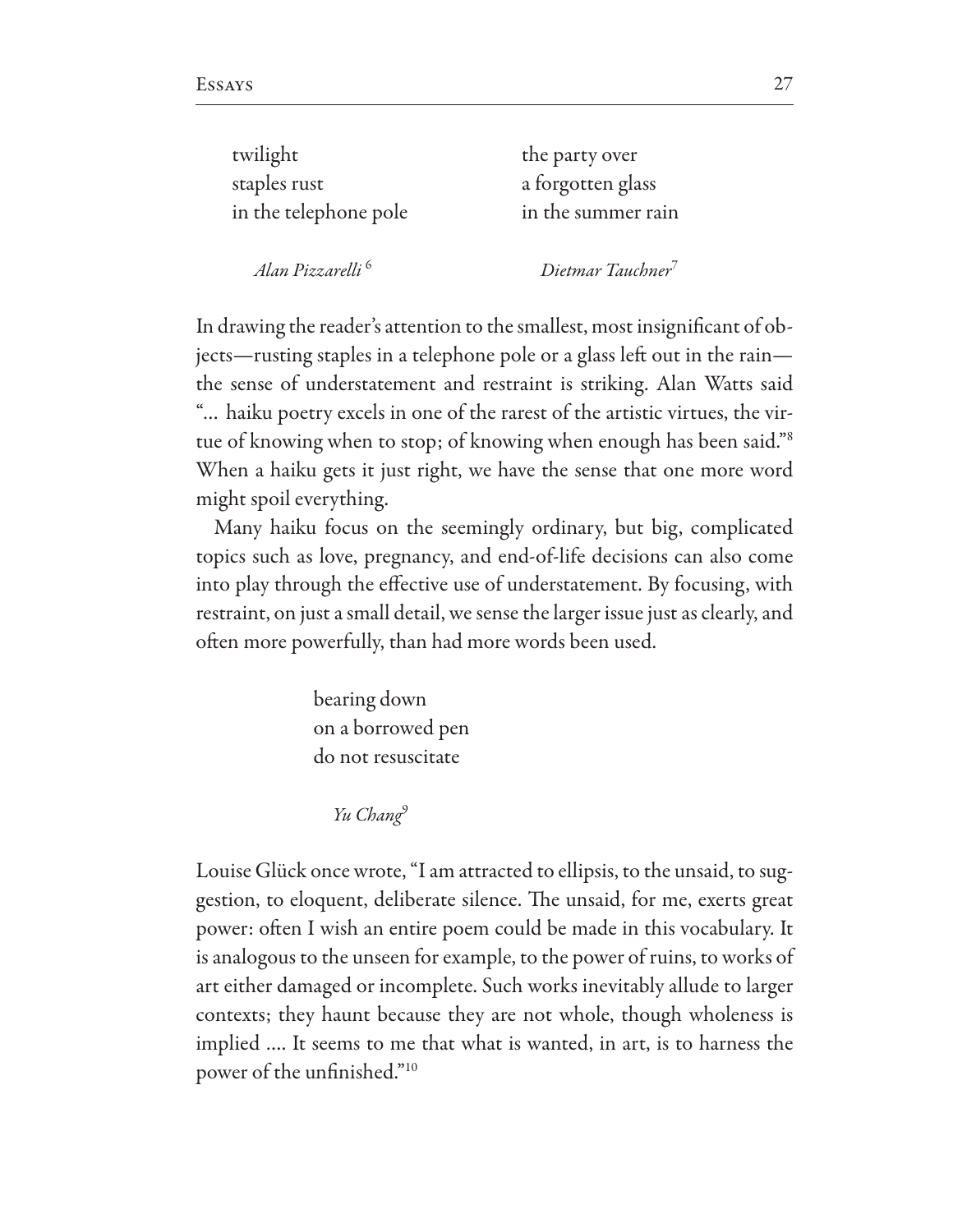unplanned pregnancy the hum of a beehive beneath the porch

 $I$ ohn McManus<sup>11</sup>

We know there is a backstory, that what we have is only a part of a much larger whole, but leaving the picture incomplete, leaving so much unsaid, is where the power of the haiku resides. In *Death in the Afternoon*, Ernest Hemingway put it this way, "If a writer of prose knows enough about what he is writing about he may omit things that he knows and the reader, if the writer is writing truly enough, will have a feeling of those things as strongly as though the writer had stated them. The dignity of movement of an iceberg is due to only one-eighth of it being above water."<sup>12</sup> If the theory of one-eighth of the iceberg being above water applies to prose, then certainly an even smaller fraction of the iceberg can be above water in effective haiku when the poet has given us just the right words. In her book Ten Windows, Jane Hirshfield wrote, "Most good poems hold some part of their thoughts in invisible ink .... The unexpressed can at times affect the reader more strongly than what is explicit, precisely because it has not been narrowed by conscious accounting."<sup>13</sup>

> $first$  date  $$ the little pile of anchovies

> > Roberta Beary<sup>14</sup>

One of the primary techniques for achieving understatement in haiku is through juxtaposition, the placing of (generally) two images in a poem without interpretation. In *Haiku: A Poet's Guide*, Lee Gurga wrote, "A space is created between the images in which the reader's emotions or understanding can lodge and grow. How these images relate to one another is a matter of some delicacy. The relationship cannot be too obvious or the poem will be trite, but if it is too distant the association of images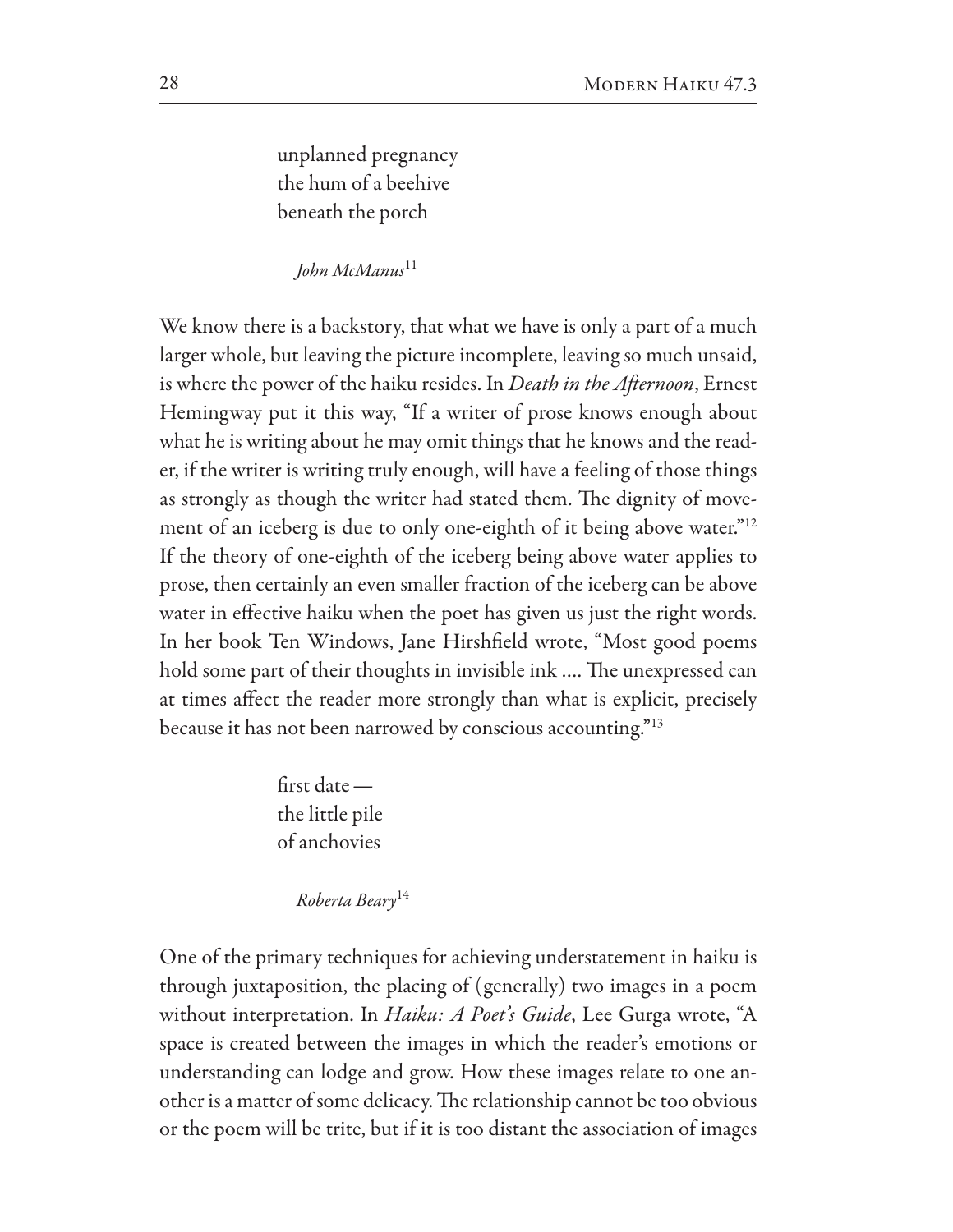will appear forced or arbitrary."<sup>15</sup> Effective juxtaposition, because it supplies no explanation or interpretation, is a technique of understatement. The relationship between the parts of the haiku is left for the reader to discover on her own.

| nesting birds                     | $my$ white lie $-$         |
|-----------------------------------|----------------------------|
| I carry chemo-shed hair           | long grass longer          |
| to the garden                     | by a damselfly-length      |
| D. Claire Gallagher <sup>16</sup> | Carolyn Hall <sup>17</sup> |

Another hallmark of great haiku and one that adds to the aesthetic of understatement is the use of plain, unadorned language. In his book The Nick of Time: Essays on Haiku Aesthetics, Paul O. Williams wrote, "... haiku is not in-your-face poetry. It does not gush words, and it tends to avoid such rich, or, one might even say, fudgy ones. And it vanishes like elves and mice when shouting arrives.... And yet, like some shy persons, it carries considerable power at times, and occasionally, great power. Often it is the power of a whisper saying remarkable things, things easily elusive if one is not paying attention."<sup>18</sup> The preference for plain words over "fudgy" ones echoes what Bashō may have meant when he said, "Prefer vegetable broth to duck soup."

> barefoot the earth pushes back

> > Bill Kenney<sup>19</sup>

That this poem subtly makes me contemplate the smallness of my existence on the planet feels surprising and all the more powerful in light of the plain, spare language.

Hand in hand with the notion of plain language is Anton Chechov's ideal of writing 'colder' in order to get at greater emotion. Note that writing 'colder' does not mean adopting a purely objective viewpoint,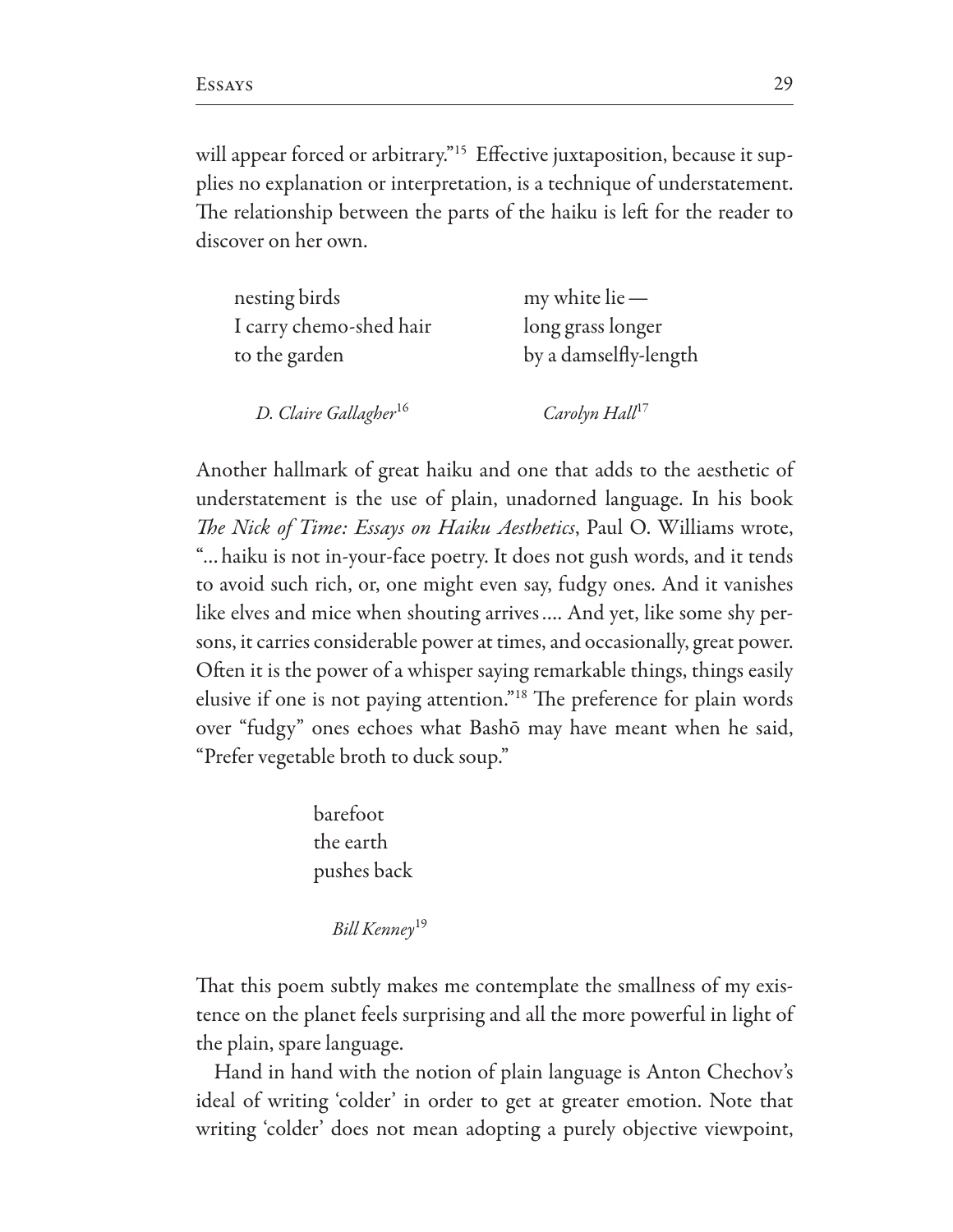something I have heard advocated for in haiku. Objective haiku that do not suggest emotion are, quite frankly, boring. Instead, using plain, stark language and a matter-of-fact tone, can give haiku a sense of authenticity and contrasts powerfully with subjects that might in other contexts feel trite or sentimental.

| her   | the sack of kittens         |
|-------|-----------------------------|
| being | sinking in the icy creek    |
| dead  | increases the cold          |
| goes  |                             |
| on    | Nick Virgilio <sup>21</sup> |
|       |                             |

John Stevenson<sup>20</sup>

Using language that does not draw attention to itself is key to the understated poem and allows the reader to experience the moment almost as though the words themselves were invisible. In an unpublished lecture in 1933, T. S. Eliot said his aim was to "write poetry which should be essentially poetry, with nothing poetic about it, poetry standing naked in its bare bones, or poetry so transparent that we should not see the poetry, but that which we are meant to see through the poetry..."<sup>22</sup>

> Christmas alone the streetlight starts to snow

> > Robert Davey<sup>23</sup>

Many excellent haiku include elements of the surreal or imaginary subjects while still achieving the aesthetic of understatement. André Breton, considered the father of surrealism, wrote that "Surrealism is based on the belief in the superior reality of certain forms of association heretofore neglected, in the omnipotence of the dream, and in the disinterested play of thought."<sup>24</sup> That spirit of playfulness and inclusion of the imaginary can result in haiku that are understated by virtue of the plain language in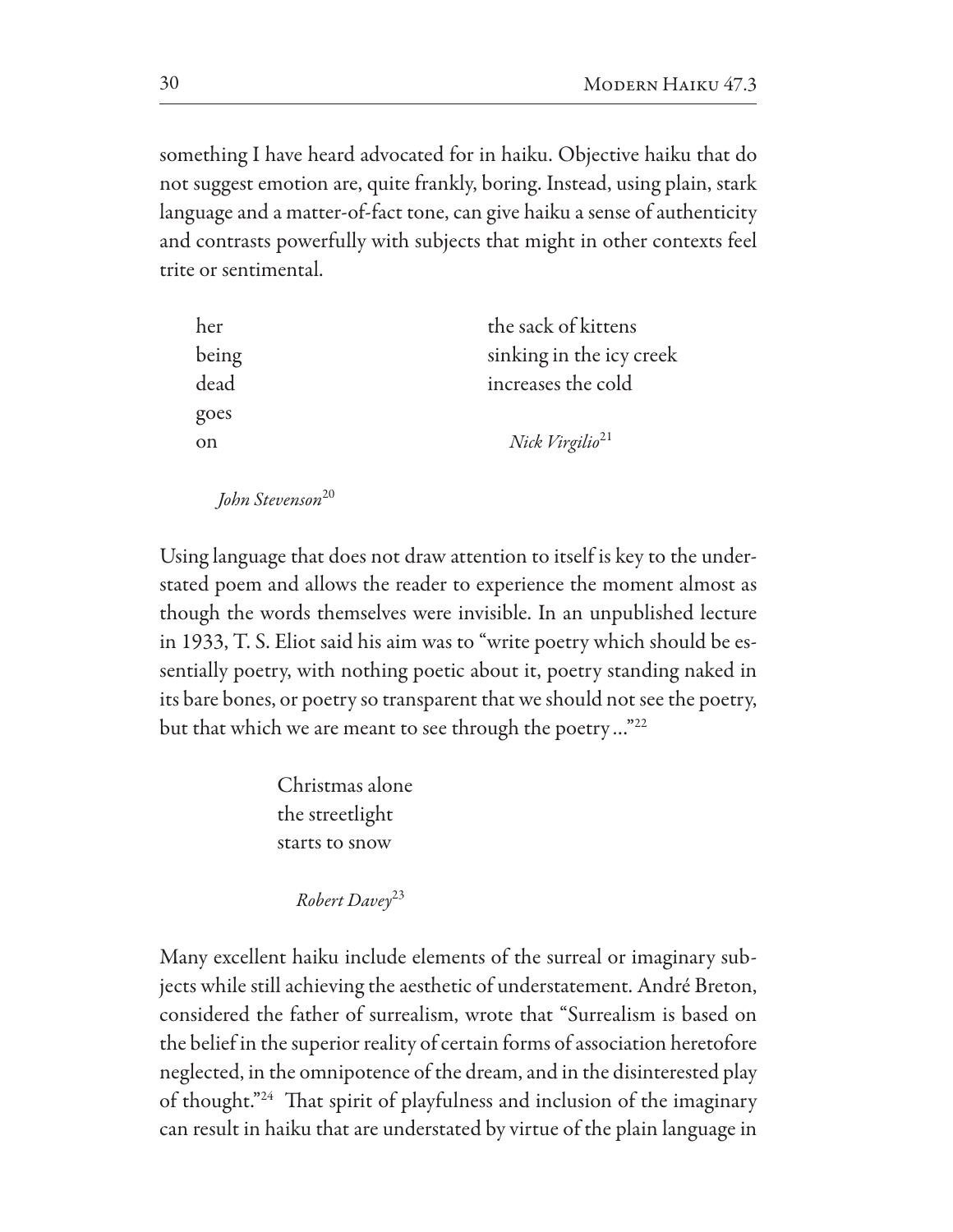which they are written as well as the mental gap between the real world and the imagined one they present with a gentle, not showy, touch.

black south wind a pirate ship coming for me

empty park two crows start the world over

Fay Aoyagi<sup>25</sup>

Robert Epstein<sup>26</sup>

whale song *i* become an empty boat

Michelle Tennison<sup>27</sup>

Occasionally haiku use allusion and surrealism while maintaining a suggestive, understated tone. The following haiku, which seems to allude to the myth of Daphne and Apollo (in which Daphne was transformed into a tree just as Apollo tried to embrace her), is a stunning example of just such a poem.

> "Do you want me?" she whispers, and turns to leaves

David McCann<sup>28</sup>

In recent years there has been a lot of talk about the so-called *gendai* haiku movement. The widespread use of the term gendai is a good example of the way in which confusion can surround the meaning of Japanese words. Gendai translates to "the present age," "modern," and "of our own time." In Japan in the 1930s some haiku poets began to write in a more experimental style, which became known as gendai haiku. Outside of Japan an avant-garde haiku style has caught on more recently that seems to embrace language-based poetry, the ultra-modern, and the experimental,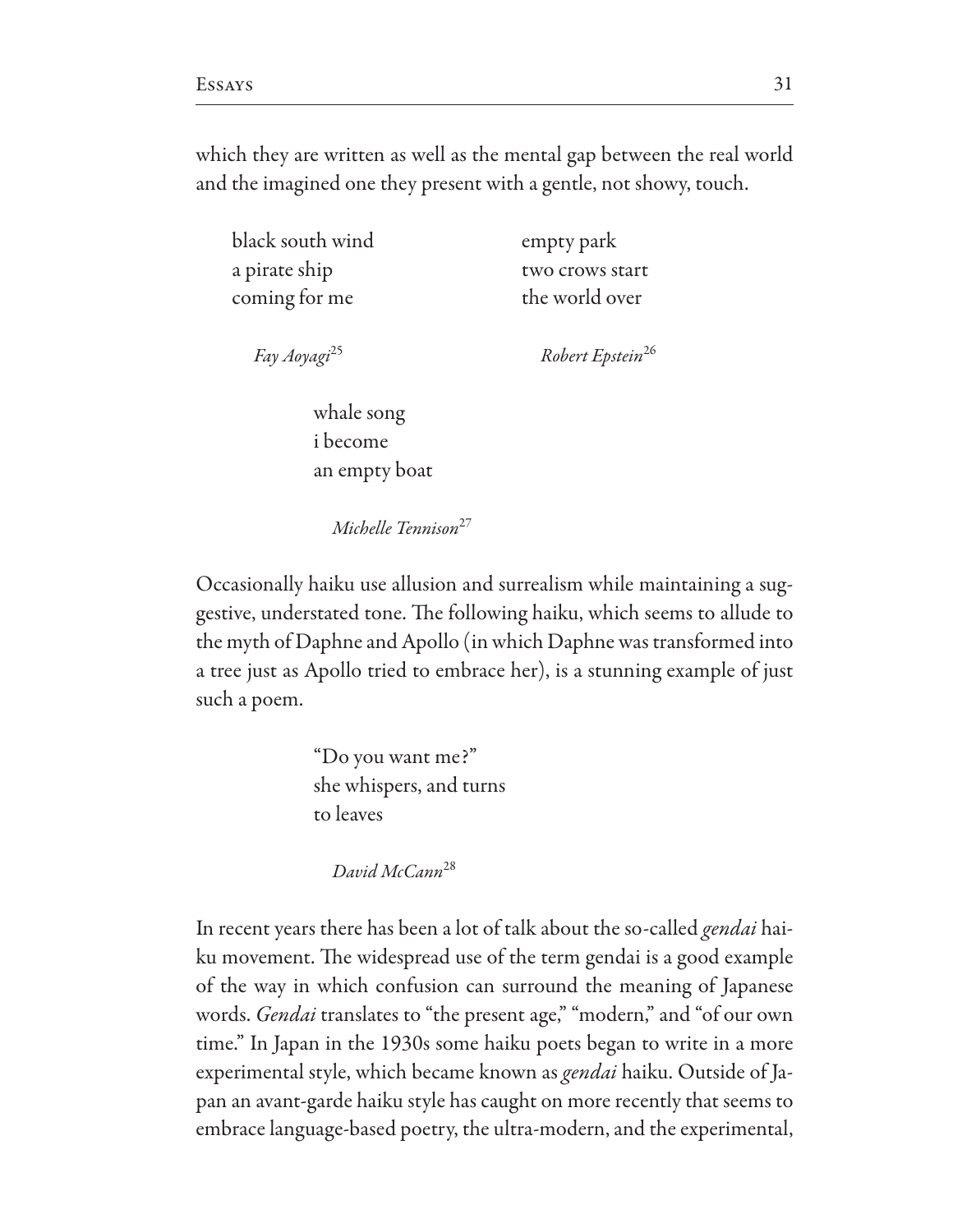and I often hear poets question if these haiku belong in the Japanese gendai category. Surrealism is often present in avant-garde haiku, although I believe it is not required. The language of these poems is sometimes opaque and can veer at times into the nonsensical. How do we evaluate these new haiku? Do we place value on poems simply for pushing the boundaries? Is newness valued for its own sake? Is the hyper-intellectualism of some avant-garde poems antithetical to the spirit of haiku? What about show-offy poems? Can they really be included in what we recognize as haiku? To me, the guiding principle of understatement can apply just as well to avant-garde haiku as to any other type of haiku. Even very experimental poems can retain a suggestive tone that, to me, is just as appealing as the suggestiveness in traditional haiku.

sore to the touch his name in my mouth

Eve Luckring<sup>29</sup>

Luckring's choice of words feels exactly right and yet the poem evades definite interpretation. There are hints of a backstory, but the understated quality of the poem makes the emotion conveyed feel raw and powerful.

> this morning it takes the iris to open forever

> > Michele Root-Bernstein<sup>30</sup>

There is a subtle shift in the above poem from what we expect ("it takes") the iris forever to open") and the possible meaning of the words in the unexpected order we have them. A well-done understated poem often has an openness, as this one does, to various interpretations.

Experimentation with lineation and missing words can lend a musical quality akin to missed beat syncopation, giving a jazz-like feel to haiku, as in the following poem. The empty spaces hint at missing words, leaving the reader to fill in the gaps.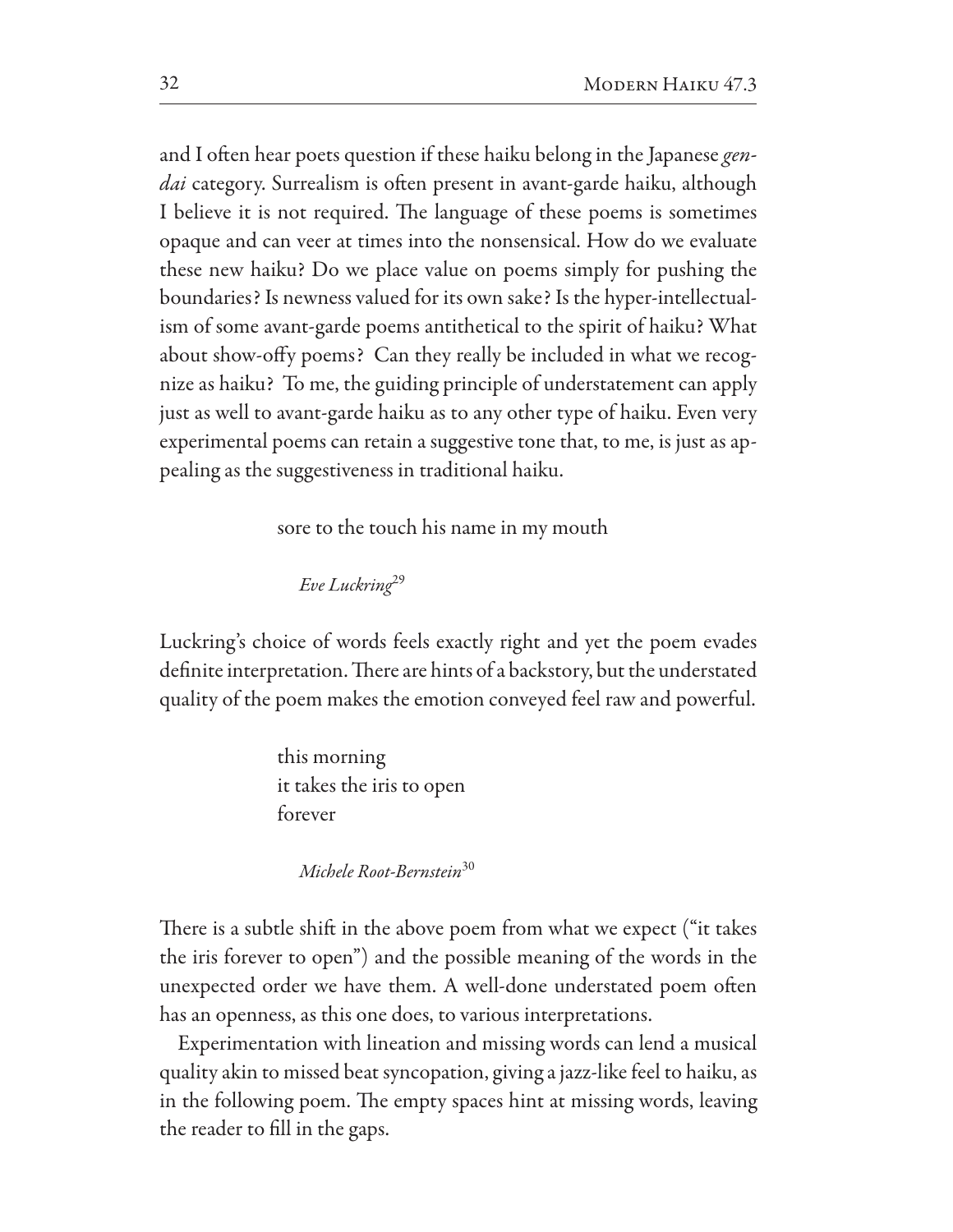I get up on to see if I can the darkness

we fell from

Grant Hackett<sup>31</sup>

Of course, while experimentation is good for exploring the potential of haiku, not all experiments work. In a New York Times article entitled "Wipe that Smirk off Your Poem," the Pulitzer Prize winning contemporary poet and Princeton professor Tracy K. Smith wrote, "Poems infatuated with their own smarts and detached from any emotional grounding can leave the reader feeling lonely, empty and ashamed for having expected more."<sup>32</sup> That applies equally well to failed experiments in haiku. Poems that are "infatuated with their own smarts" are not understated, lack suggestiveness, and leave us scratching our heads as to where to find meaning. Writing about experimental mainstream poetry of the 1960s and 1970s, poet Yusef Komunyakaa noted that "Poems began to sound like coded messages to the void, maps to nowhere, as if language shouldn't mean—an anti-poetry."33 He went on to say that experimental poets at times view other poets as "passé, old-timey, unevolved, and not part of the progressive outlook. Afraid of any accusation of sentimentality, for some poets distance and detachment developed." I wonder if the same chilling effect might also happen within the haiku community if more traditional poets are made to feel they are "unevolved, and not part of the progressive outlook." I hope that is not the case.

Komunyakaa also wrote of the appeal of poems that reward multiple readings. "I like the idea that the meaning of my poetry is not always on the surface and that people may return to the work. Sometimes I may not like a poem in the first reading, but, when I go back and read it again, there is a growth that has happened within me, and I become a participant rather than just a reader." Arguably, the ultimate test of great haiku is whether a poem rewards the reader upon multiple readings. In my view, understated poems nearly always do, as the parts they leave unsaid can be filled in in any number of ways on multiple readings.

Understatement is not everything I look for in haiku, but it is one quality that, when missing, is missing to the detriment of the poem. In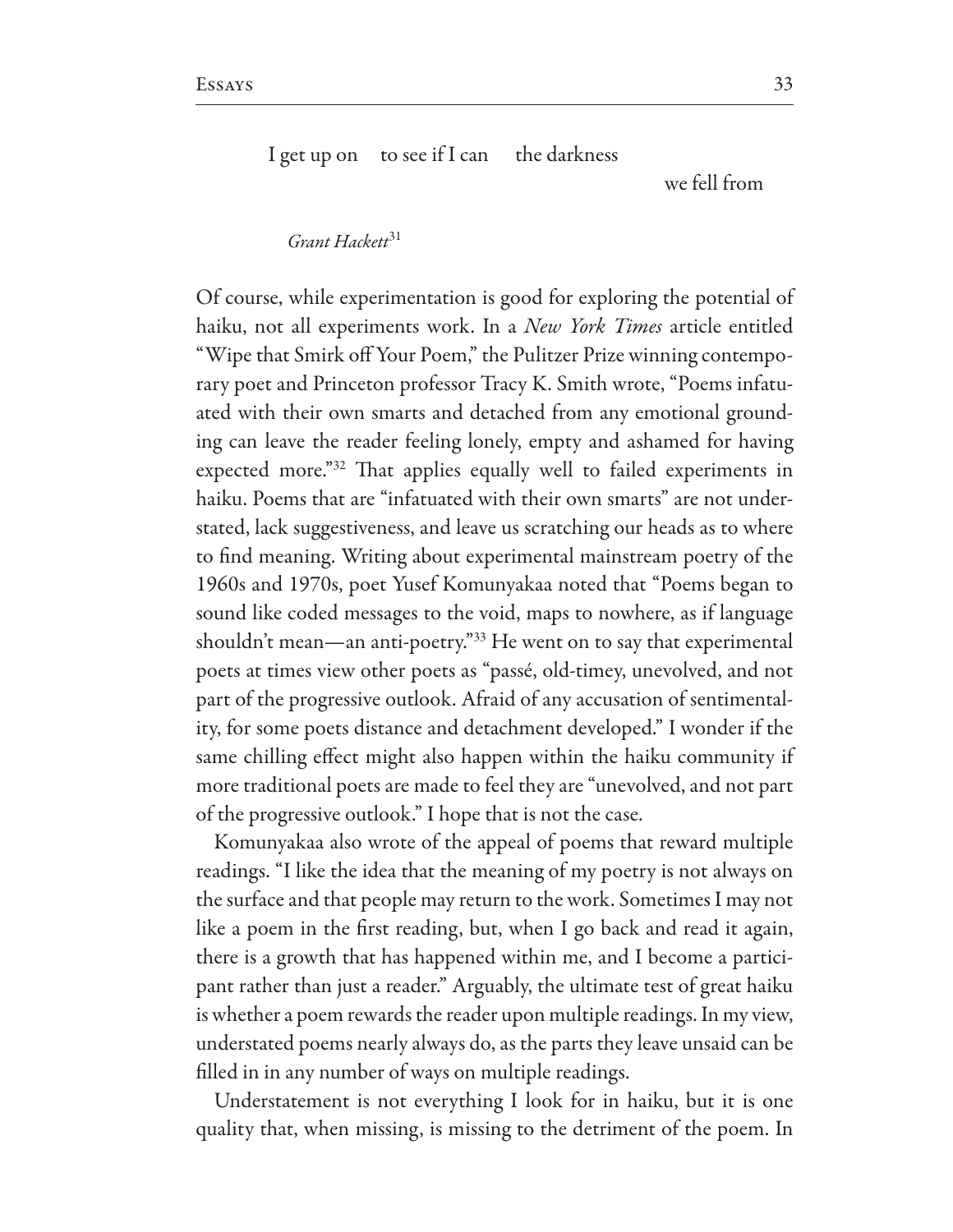reading journal submissions, I sometimes can almost feel a poet wringing the life out of a poem trying so hard to make a perfect haiku. I might be guilty of that at times myself. At those moments, we need to release our hands from around the poem's throat, take a step back, and breathe. Fyodor Dostoyevsky wrote "Let the readers do some of the work themselves." Knowing how much work to leave for the reader is, where the art comes in. Understatement, when done just right, is what makes me catch my breath when I read a great haiku, and allows me to find something more each time I return. For me, it is also the thread that connects traditional, image-based poems to experimental haiku and makes them feel as though they are siblings rather than strangers. And, finally, while understatement is valued in many other forms of writing, nothing harnesses the power of understatement in quite as stark and powerful a way as haiku.

## **NOTES**

<sup>1</sup> This essay was delivered at Haiku North America 2015, Schenectady, NY: 14 October, 2015.

<sup>2</sup> Richie, Donald. A Tractate on Japanese Aesthetics. Berkeley, Calif.: Stone Bridge Press, 2007.

<sup>3</sup> Taliaferro, Charles. Aesthetics. United Kingdom: Oneworld, 2011.

<sup>4</sup> Black, Rick. "Nick Virgilio, Walt Whitman, and the American Poetic Tradition: An Interview with Kwame Dawes." Frogpond 38.1 (Winter 2015)

<sup>5</sup> Eliot, T.S. Selected Prose of T.S. Eliot. New York: Harcourt Brace Jovanovich, Farrar, Straus and Giroux, 1975.

<sup>6</sup> Pizzarelli, Alan. The Canary Funeral. Bloomfield, N.J.: House of Haiku Books, 2012.

<sup>7</sup> Tauchner, Dietmar. Acorn #21 (Fall 2008).

<sup>8</sup> Watts, Alan. From an essay "Haiku" he read on KPFA in Berkeley around 1958.

<sup>9</sup> Chang, Yu. Seeds. Winchester, Va.: Red Moon Press, 2009.

<sup>10</sup> Glück, Louise. Proofs & Theories: Essays on Poetry. Hopewell, N.J.:The Ecco Press, 1994.

<sup>11</sup> McManus, John. Acorn 35 (Fall 2015).

<sup>12</sup> Hemingway, Ernest. *Death in the Afternoon*. New York: Charles Scribner's Sons, 1932.